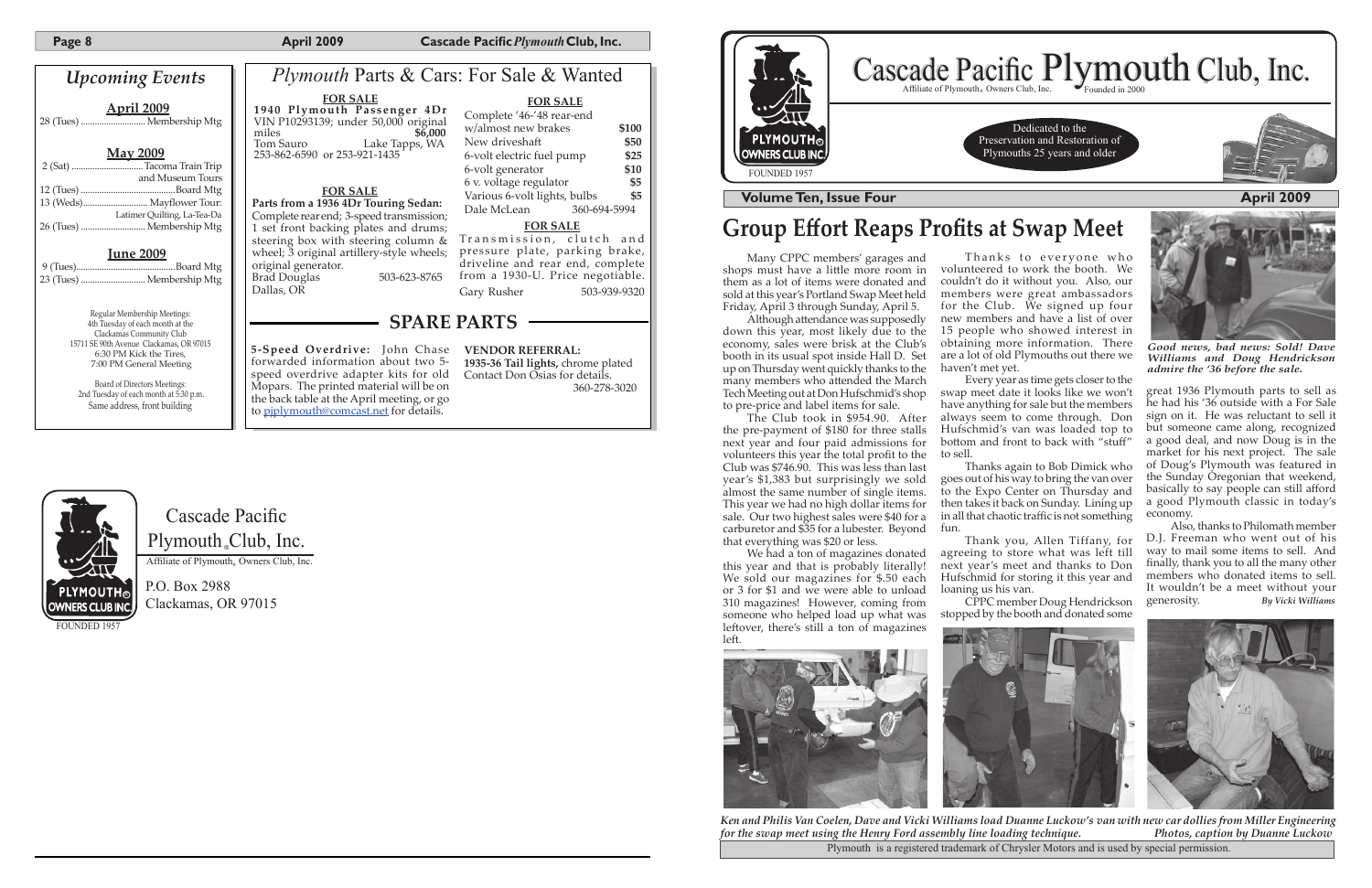### **Page 2 April 2009 Cascade Pacific** *Plymouth* **Club, Inc.**

### *(* **CPPC Officers 2009**

| President Gary Rusher          |  |
|--------------------------------|--|
| 503-638-5521  Wilsonville, OR  |  |
|                                |  |
| 503-206-4652  Happy Valley, OR |  |
| Secretary Robin Will           |  |
| 503-285-3437  Portland, OR     |  |
|                                |  |
| Treasurer Dolores Call         |  |
| 503-723-5118  Milwaukie, OR    |  |
| Member at Large  Dennis Mowery |  |
| 503-663-1204 Boring, OR        |  |
| Board ChairmanDon Hufschmid    |  |

### **Standing Committees**

**Activities Coordinator** *Position Open*

### **Membership**

| Lorraine Griffey, Chair 503-666-2222 |  |
|--------------------------------------|--|
|                                      |  |
|                                      |  |
|                                      |  |
|                                      |  |

### **2009 Refreshments Schedule** April Scott Johnson ● May Dan & Sverne Barthe ● June Catts & Conners

**Refreshments Coordinators Dennis & Jeanne Mowery ..... 503-760-3184**

**Technical Advisors**

| Ken VanCoelen503-310-7228 |  |
|---------------------------|--|
|                           |  |

• July John & Harriet Sweeney<br>
• August Hot Dog-ust Night<br>
• September Jerry & Joanne Dixon Hot Dog-ust Night September Jerry & Joanne Dixon<br>
October Steph & Chuck Willis Steph & Chuck Willis  $\bullet$ ● November Annual Potluck Please coordinate with Dennis & Jeanne Mowery, Refreshments Chair, regarding access and supplies.

**. . . . . . . . . .** 

 **Mayflower Tours**

**Karen Ryan ..............................** *360-225-6026*

**Newsle�er Editor** 

**Cari Catlow .......................** *503-427-0155 cari\_catlow@yahoo.com*  Please submit your newsletter contributions and ideas by the 2nd Wednesday of each month.

### **Membership:**

Cascade Pacific Plymouth Club, Inc. dues are \$20.00 per calendar year. Membership runs January 1 thru December 31. CPPC Mailing Address: P.O. Box 2988 Clackamas, OR 97015 Concurrent membership to the National Plymouth Owners Club is required. *http://www.plymouthbulletin.com/members.htm*

Plymouth commercial of the type that ran meeting. in movie theatres.

of Tops, described his business –creating hold its annual cruise-in on September roof inserts and wooden interior trim 26, 2009. for 1920s-1930s cars, and other custom for 1920s-1930s cars, and other custom and <u>2010 Meet Planning Meeting</u>:<br>woodworking as needed. His website is a Members interested in helping with the www.houseoftops.com. He brought some sample roof bows and window trim to display.

### **Advertising Rates:**

The second part of Duanne's presentation was a video from Jay Leno's garage, describing a machine that scanned small car parts, and reproduced them for casting.

Advertising is free to current Cascade Pacific Plymouth Club Members. 1 column by 1 inch (black and white only) Vendor Rates: \$25.00 for 11 issues, 3.5" x 2" Photos accompanying classified ads are \$10.00 per newsletter Advertisements should be Plymouth related services



# *2009 Mayflower Tours*

### **March Meeting Highlights** *Guest Speakers Set for April, May, June Include Car Club Reps*

| May 13  | Latimer Textile Center and La Tea Da      | Susan Yates            |
|---------|-------------------------------------------|------------------------|
| June 10 | <b>Butterfly Garden</b>                   | Virginia Dunn          |
| July 8  | Downtown Portland and Trolley             | <b>Jeanette Dimick</b> |
| Aug. 12 | Water Resource Center, Vancouver          | Mindy Benfield         |
| Sept. 9 | Chestnut Farm                             | Virginia Dunn          |
| Oct. 14 | Soy Sauce Tour                            | Barbara Rice           |
| Nov. 11 | Western Culinary Inst. Cordon Blu School  | Karen Ryan             |
| Dec. 9  | Woodburn Settlemeir House and Outlet Mall | Vicki Williams         |

Cool Desert Nights: The Tri-Cities (Washington) Chamber of Commerce will be holding their annual event on June 25-27, 2009. Last year 800 cars were registered. If 10 or more cars register from \$65, was won by Bill Call. *(Excerpted from*  a single club, they'll get their own special *the minutes prepared by Robin Will)* section.

time member, was present. Bill Call Museum is soliciting donations. For the introduced his guest and the speaker for last couple of years, CPPC has donated the evening, Frank Kirkland. Members \\$300 from the proceeds of our Cruise-<br>Richard and Viki Cerruti were introduced <sub>In.</sub> NW Vintage Car & Motorcycle<br>Museum is soliciting donations. For the In.

Treasurer's Report: \$10,183.34 was date of the train trip and Glass Museum<br>approved as submitted. Unanne Luckow provided the first been reserved for CPPC. Information<br>part of the program for the evening, a 1937 packets wil the floor.<br>Treasurer's Report: \$10,183.34 was date of the train trip and Glass Museum tour in Tacoma. One rail car has already packets will be available at the April

Frank Kirkland, from Frank's House O'Clock Church in Beavercreek will September Cruise-In: The Ten

Introductions: Don Turner, a long- time member, was present. Bill Call the evening, Frank Kirkland. Members from the floor.

covering from surgery on her left Buffalo Bill Museum, among others.<br>Ider. Grand Ronde Car Museum: Gary Cuestion: A general question about Harden reports that in spite of previous winter's snow. He estimates there are 100 cars there. Someone is redoing the roof on the building.

director and board member in support of Markovich is looking for a Pitman arm Miscellaneous Car Stuff: Dennis and a '37-'38 Plymouth steering box.

Sweeney's son Tim is at home, in critical condition.

Richard VonAllmen's wife, Liliane, is recovering from surgery on her left shoulder.

powder coating: Gary Rusher has an information, cars were not damaged Eastwood powder coating system and by the collapse of the roof during last oven for small pieces. Class Act on Johnson Creek Boulevard, was recommended for larger pieces, and Dave Williams said his sons could do powder coating in their shop, Portland Powder Coating at  $26<sup>th</sup>$  & Holgate.

2010 Meet: Gary Rusher said that the president of the Plymouth Owners suggested the third brake light on mod-Club, Bob (Robert) Keriko had called to ern cars. The world city with the most congratulate CPPC on the decision to registered Rolls-Royces is Hong Kong. go ahead with the 2010 Meet, and also The remote-controlled side mirror first to praise the quality of our newsle�er. Gary said he had emails from every POC the decision.

Gary mentioned that it might be possible for POC members to charter a train or a bus if they didn't want to drive to Portland for the meet.

After seeing all the foods we were ready for lunch next door at the Claim Jumper which is always eye catching, especially the chocolate cake that is a foot long. Since we were at Bridgeport, that meant some shopping needed to be done.

From the floor: JulieAnn Edman, a Geriatric Mental Health Specialist at Concordia Behavioral Health, had a wish list from one of her clients: a talking wristwatch, and a snap-together model of a 1964 Plymouth coupe.

Body Shop/Member Care: John The first night will be spent in Orofina, West to East Tour: Tom Nachand reported that he has the trip planned, with only 2 hotels left to hear from. The longest day's drive will be 385 miles. Idaho. The round-trip to Oconomowoc, WI will take 18 days. Stops are planned at Custer State Park, Mt. Rushmore, and the

Members interested in helping with the planning of the 2010 National Meet will gather at the Clackamas Community Club (the house in front) at 2PM on April 18, 2009.

Don's Trivia Test: Robin Will won a candy bar for listing all of Portland's auto bridges, south to north. Elizabeth Dole was the woman, still alive today, who appeared on cars in the USA in 1958.

Marlo Edman needs 2 wire-style radiator hose clamps.

Gary Rusher is looking for a clutch pressure plate. His 6-spring pressure plate is not rebuildable. Automotive Friction Supply was recommended. Somebody suggested Gary call Loren Bennett in Arizona. Retha Harden suggested that he buy a machine like Jay Leno's, and make his own.

Door prizes were won by Philis Van Coelen, Dolores Call, Marlo Edman and Karen Ryan. The 50/50 pot, amounting to

### **Cascade Pacific** *Plymouth* Club, Inc. **April 2009 Page 7 Page 7 Page 7**

Make a note of the interesting guest speakers for our upcoming membership meetings.

Mike Porter of the local Mopar Club will join us at the April 28 meeting. Be ready to discuss all things Mopar and find out if our two clubs will coordinate an event in the near future.

On May 26 a representative from Donate Life Northwest will tell us about the organ donor program and the Threads of Life quilt project. Every April since 1999 the organization has collected quilt squares commemorating individuals who have shared life through organ replacement. The stories that are stitched together are enlightening tributes and reminders of how one person can make a difference. This year the quilt will include a square commemorating our own Ray Dunn.

The local WPC Club will send a representative to our June 23 meeting. Our shared interests will make for a great exchange of ideas and stories. Perhaps our two clubs will plan an activity for later this year.

Thanks to the Membership Committee for continually finding such a wide range of topics and guests for our meeting programs.

The March Mayflower tour occurred before the last membership meeting but after newsletter production time. As always, it was

a fun and informative day.

Fifteen of our members took a guided tour of the Whole Foods Market at Bridgeport Village in Tigard. Megan, our tour host, gave a very thorough explanation of every department. Instead of managers the departments have team leaders.

Whole Foods is committed to organic and natural foods. Their prepared fresh foods have no unnatural sweeteners or additives. In addition to standard groceries, there are departments for fresh meat

and fish, sushi, burritos, salad bar, sandwiches, pizza, produce, bakery, and cheese. The Bridgeport location is one of 30 stores to offer hands-on cooking classes, tastings, demonstration dinners and workshops. There is an extensive wine selection.

Please come join us on our upcoming expeditions.

*By Susan Yates*

Two Tillamook destinations are scheduled for the May

Mayflower tour.

We will visit the Latimer Quilt and Textile Center and La Tea Da Tea Room and Gift Shoppe next month in Tillamook on Wednesday, May 13, 2009. We will meet at McDonalds, exit 57 off Hwy 26 and Hwy 6, leaving from there at about 8:00 a.m. Our tour at Latimer begins at 10:30 a.m.

with a demonstration of spinning, weaving, and quilting.

Lunch/tea will be at La Tea Da at 12:00 p.m. If there is time afterwards the Blue Heron is open to explore and sample their famous Brie.

Hope you can join us. If you have any questions, please contact Susan Yates, (503) 705-6416 or email susanyates@ccwebster. net *By Susan Yates*

## Mayflower Tours: **May Trip Will Revisit Latimer Quilting, La-Tea-Da Tea Shoppe, Brie in Tillamook**

### **Whole Foods Market Explored in March**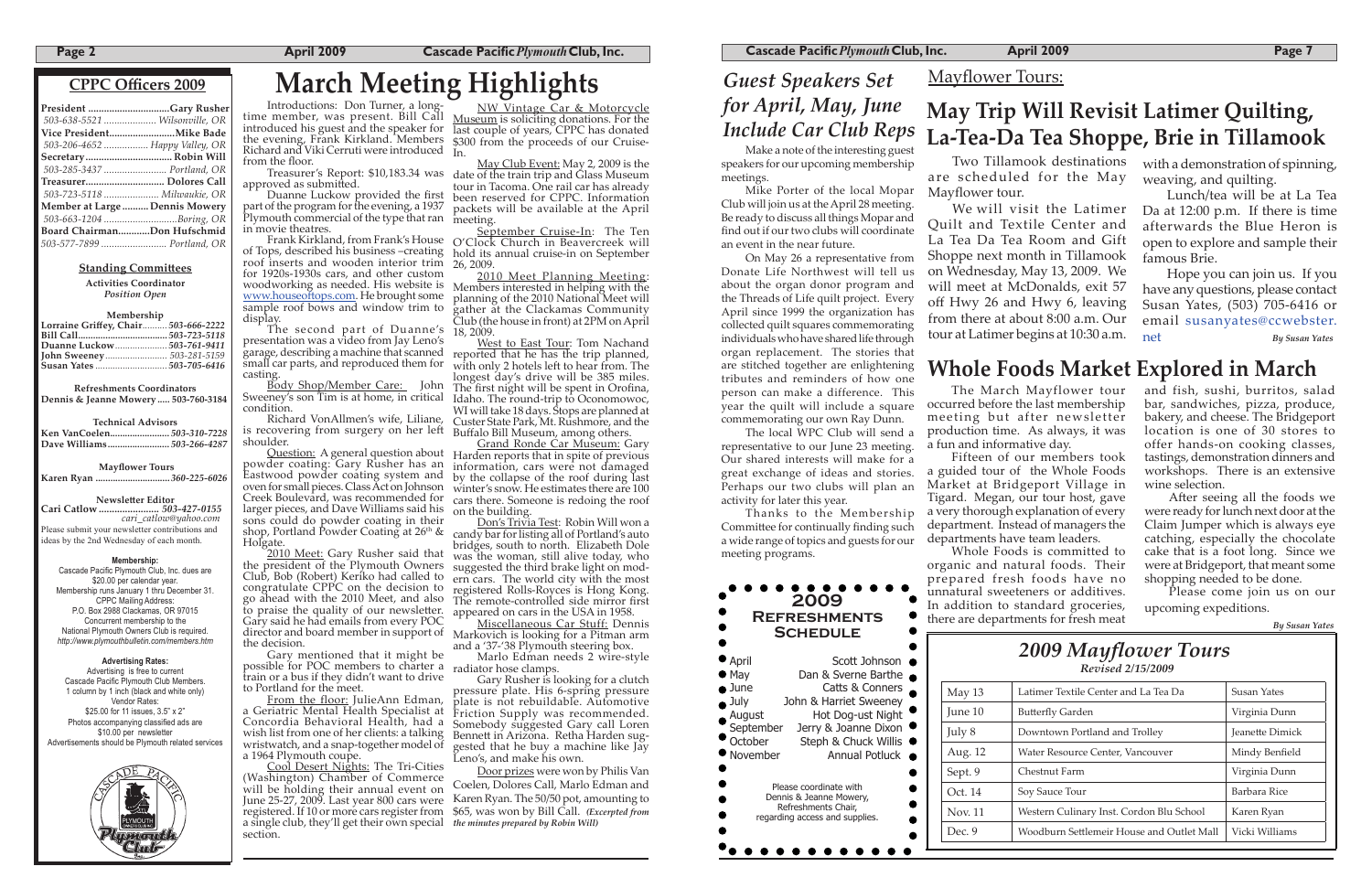**Page 6 Cascade Pacific** *Plymouth* Club, Inc.

### **The Steering Column, A Message from the President**

Allen Faltus – 3rd Jeanne Mowery –  $4^{\text{th}}$ Elizabeth Daniels –  $5^{\text{th}}$ Kathy McLean –  $6^{\text{th}}$ Gary Petersen –  $10^{th}$ Frank McNatt –  $12t^{th}$ Sandi King Jolly – 13th Loren Bennett –  $20^{\text{th}}$ Ann Klinger –  $21$ <sup>st</sup> Paul Henrichsen –  $21^{st}$ Retha Harden –  $21$ <sup>st</sup> Mick DeSantis – 22nd Sherry Reifschneider – 22nd Scott Johnson –  $27<sup>th</sup>$ Ben Neumayer –  $30<sup>th</sup>$ 

*Gary Rusher chiefgr@hotmail.com 503-638-5521 503-939-9320*



## Wishes to the following members:

And to any others who prefer to celebrate anonymously



about 25 feet of old boxwood hedge, replaced an old gazebo, transplanted about 120 various flowers out of Vera's greenhouse and planted about 20 other shrubs she got from the local nursery. Vera still has a few hundred flower starts in the greenhouse or the cold frame yet to set out. We also have a garden patch this year, which we haven't had for a

By the time you read this we should have had our first 80 degree day for this spring. But don't get too excited; we are by no means done with the cold nights and cool, rainy days. It does, however, signal the beginning of something new. This is the season for growing things. Around my house it signals the time to plant. Yeah, we did plant about ten acres Before this weekend is over we will have removed

a bunch of things that need attention. Like replacing the heater switch. (What a pain that appears to be. Like take out half the dash.)

Luckily I got out of some of the planting duties by going to the 2010 Committee kickoff meeting this afternoon. Although there weren't many people Mike Bade had a great worksheet to go over and I think we got a great start. We will be contacting people about work needed on various committees and help needed.

of oats the other day, but what I mean is FLOWERS.

# A Shop and Repairs Happy April Birthday

Several of the club members attended the memorial services for Ken Rose this last Friday in Portland. Ken was a long time member of the Club and will be missed. He was one of those who truly enjoyed the friendship of the group and was always there to help anyone at any time.

Hope to see you all at the next Club meeting on the 28<sup>th</sup>. Happy motoring.

good many years.

But for my side of the family this time of year means "Get the cars ready." Thanks to help from Dave Williams and Ken VanCoelen I have a new clutch setup in my '30U. There

Pat and Patty Brost and their family experienced a stunning loss this month when their 22 year old nephew died in his sleep. Our hearts and thoughts are with them.

### was a problem with the throw out bearing that developed during the three-garage tour. Took a while to gather up all the new parts, but everything is all new now and seems to work very well. Now it is on to the other list of things I want to get fixed or cleaned up on it. My '67 Fury also has

Harriet Sweeney had successful cataract surgery this month. The doctor told her she'll have 20/20 vision after recovery. Watch out, John. She'll be able to see what you're doing now.

This is the Club's largest fund raiser and the Club has always had great participation from its members. As always we will need to solicit sponsors for our awards. This may be a leaner year for that with businesses cutting back wherever they can, so start early. Even with a broken arm, we know Joanne Dixon will be out there trying to break her past records of getting sponsors.

Spring has sprung at last. It's time to open the garage doors and let the breeze sweep out the dregs of winter. Throw off the car cover and let the sunshine warm the hood and upholstery. Someone else can clean the showroom windows!

Liliane VonAllmen underwent surgery last month to repair her left shoulder but she's ready to file a claim for warranty work. The rotator cuff and tendon repair is causing more pain than before the surgery, and compromising the progress she made after last year's procedure on her right shoulder. Her next consultation with the body shop is at the end of this month.

Unfortunately, John and Harriet's son Tim's condition has worsened. They are taking care of Tim at home with daughter and CPPC member Linda Farnsworth enlisting all available forms of support and in-home care.

Keep those calls, cards and visits rolling to our friends. And let the Board know of any other members who need support from the Caring Plymouth People Club (just one more definition for CPPC).

> The trip to the 2009 Summer National POC meet in Oconomowoc, Wisconsin is in jeopardy. At least half a dozen cars are needed; right now there are two confirmed and maybe two more, depending on medical circumstances.

**Static-cling logo applies to window interior** NO ADHESIVE **Promote Our Club on Your Vintage Vehicles At Events and Daily Drivers Around Town Purchase from CARI CATLOW** 

The round trip is 18 days and about 4,500 miles. There will be a fair amount of sight-seeing with stops to see Custer's Last Stand, Custer State Park, Mount Rushmore, Badlands National Park, Buffalo Bill Historical Center in Cody, Wyoming, and Yellowstone National Park. Most stops are already set with only the Badlands area and Cody, Wyoming to be finalized. Cars taking part go back to the early '30's so the pace will be around 50 miles per hour.

If interested in taking part please contact Tom Nachand at 33plym@centurytel.net or 541-764- 2011. *By Tom Nachand*

## **Participants Needed for June Journey to Summer Meet, Historical By-ways**

This is not a typing exercise but a call to all of you to start gearing up for our  $5<sup>th</sup>$  annual cruise-in at the Oregon City Haggen Food and Pharmacy on Saturday, August 15, 2009.

Any prizes that can be donated for our raffle tent are also most appreciated. Check your own stashes and see if you need to regift something you got from Uncle Meanswell.

There will be sponsor letter forms at the April meeting as well as flyers announcing the show. If

## **Hot Dog-ust Day Cruise-In Sponsors, Raffle Prizes Needed; Forms Available**

"Now is the time for all good men (and women) to come to the aid of their car club."

Remember, the train leaves the station on Saturday, May 2nd for a Club tour of the Tacoma Museum District. Ingenious as ever, Vicki Williams and Mindy Benfield planned the train trip to Tacoma and tours of the Museum

District.

The Club will have a private train car, with overflow to other cars, when Amtrak train #500 leaves Vancouver, Washington at 8:45 a.m. Members may still make reservations for the same train. Call Amtrak and make reservations for train #500 going to Tacoma and train #509 returning from Tacoma at 6:15 p.m. arriving in Vancouver at 8:29 p.m. Reservations can also be made on line. Seniors (62+) receive a 15% discount.

Some members are riding the train from Salem; others are boarding in Oregon City but all will meet in Vancouver to depart as a group. Members are responsible for getting to Vancouver on their own. There is free parking at the Vancouver station located at 1301 West 11th St. Amtrak suggests arriving about an hour before

departure.

The train arrives in Tacoma at 10:56 a.m. A two block walk to the Link Train

(Tacoma's version of MAX) will take us right to the door of the Tacoma Museum of Glass. Our guided tour will begin at 1:00 p.m. The exterior of this museum is every bit as spectacular as the interior with the Dale Chihuly Bridge of Glass which leads to the Washington History Museum.

First, however, at 11:30 a.m. the group will have lunch nearby at Harmon's Brewery. You can check their menu on their website at www.harmon. harmonbrewingco.com.

After the glass museum tour people can do self-guided tours of either the History Museum or the Art Museum or wander over to the University of Washington-Tacoma which is a unique cluster of buildings utilizing old storefronts. The University's library boasts a 20 foot long red Dale Chihuly chandelier.

Some of our Washington members might like to join us in Tacoma for lunch and the museum tour. Just let Vicki Williams (503-266-4287) or Mindy Benfield (503-829-3435) know so the lunch and tour reservations can be amended.

## **Alternative to I-5 Will Leave the Driving to Amtrak for May 2 Tacoma Museum Tours**

you have a favorite parts store you frequent they are often willing to post a flyer.

Also, start polishing and tuning your own cars as it's always a great sight to see all those Plymouths lined up together. If you have any questions or suggestions contact Dave or Vicki Williams.

*By Vicki Williams*

### **CPPC WINDOW CLINGS**

*only \$3.00 each*

A special thank you to the Tech Committee for putting their heads together to identify the problem with the Belvedere's brakes. Dave Williams and Ken Van Coelen followed the referral from Les Conner then went out of their way to have the booster rebuilt and installed.

This has been a long-term problem with The Blue Beauty and it's a relief to know everything is road-ready once more.

I appreciate everyone's help. You are wonderful!

Lorraine Griffey

### **A Special Thank You...**